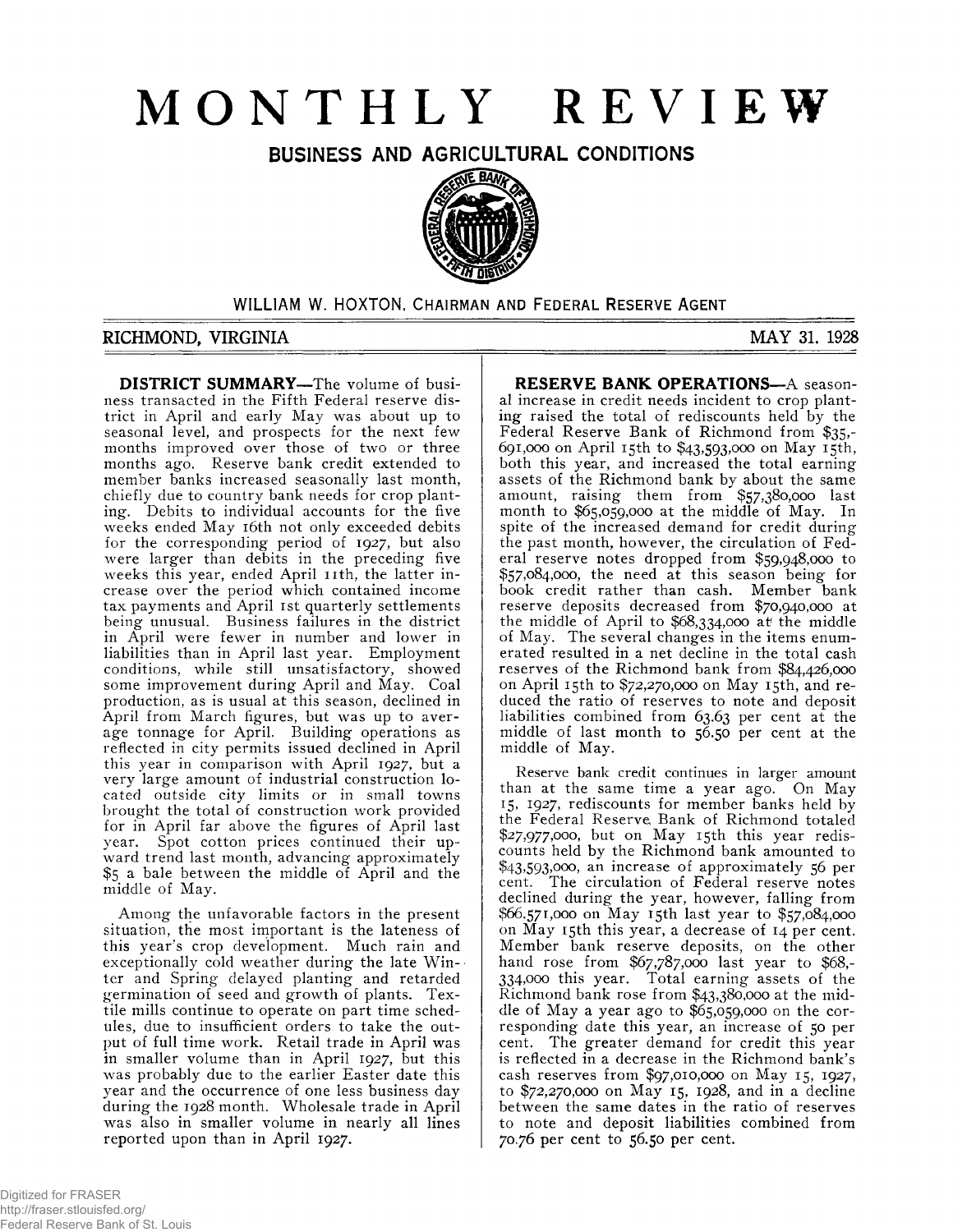## **CONDITION OF SIXTY-SIX REPORTING MEMBER BANKS IN SELECTED CITIES**

| <b>ITEMS</b>                                           | May 16, 1928  | April 11, 1928 | May 11, 1927  |
|--------------------------------------------------------|---------------|----------------|---------------|
| Total Loans and Discounts (including all rediscounts). | \$517,877,000 | \$521.452.000  | \$513.136,000 |
|                                                        | 172,403,000   | 175.495.000    | 145.920.000   |
|                                                        | 39.170.000    | 42,080,000     | 40.821.000    |
|                                                        | 11,684,000    | 12.416.000     | 13.958.000    |
|                                                        | 362,237,000   | 373,391,000    | 381,159,000   |
|                                                        | 249.679.000   | 247.682.000    | 221,992,000   |
|                                                        | 24,875,000    | 18,560,000     | 6.993.000     |

In the above table comparative figures reported by sixty-six identical member banks are shown as at the close of business May 16, 1928, April 11, 1928, and May 11, 1927, thus affording an opportunity for comparing banking developments during the past month and the past year in the thirteen leading cities of the fifth reserve district. While the figures shown in the table reflect conditions on the dates mentioned, they are not necessarily the highest or lowest figures that occurred during the period under review.

Outstanding loans to customers of member banks usually increase during April and May in the fifth reserve district, but between April 11th and May 16th this year the sixty-six reporting city banks reduced their loans and discounts by \$3,575,000. Demand deposits in the reporting institutions declined \$11,154,000 during the month, and cash in vaults dropped \$732,000. Time deposits rose \$1,997,000, but there was a net decline of \$9,157,000 in aggregate deposits during the period under review. These changes caused a decline of \$3,092,000 in investments in bonds and securities, and a reduction of \$2,910,000 in reserve balances at the Federal reserve bank. As a further outcome, the sixty-six reporting banks increased their borrowing at the reserve bank by \$6,315,000 between April nth and May 16th.

A comparison of the figures reported for May 16, 1928, with those reported on May 11, 1927, shows an increase this year of \$4,741,000 in outstanding loans to customers of the reporting banks, and a rise during the year of \$17,882,000 in the banks' borrowing at the Federal reserve bank. Total investments in bonds and securities were \$26,483,000 greater on May 16th this year than on May nth last year. Reserve balances of the sixty-six banks at the reserve bank decreased \$1,651,000 during the year, and cash in vaults declined \$2,274,000. Aggregate deposits rose \$8,765,000 during the year, in spite of a drop of \$18,922,000 in demand deposits, time deposits having increased \$27,687,000. For several years member banks have been shifting some of their demand deposits to time deposits, the result being a reduction of reserve requirements at the reserve bank.

|                                 | TOTAL DEBITS DURING | THE FIVE        | WEEKS ENDED      |
|---------------------------------|---------------------|-----------------|------------------|
| <b>CITIES</b>                   | May 16, 1928        | April 11, 1928  | May 18, 1927     |
|                                 | \$38,850,000        | 39,525,000      | \$<br>40,899,000 |
|                                 | 504,489,000         | 467,298,000     | 469,717,000      |
|                                 | 28,791,000          | 32,852,000      | 33,086,000       |
|                                 | 43,448,000          | 44,916,000      | 40,802,000       |
|                                 | 71,465,000          | 73,223,000      | 64,447,000       |
|                                 | 31,579,000          | 37,303,000      | 30,294,000       |
|                                 | 10,475,000          | 10,449,000      | 11,261,000       |
|                                 | 11.027.000          | 10,290.000      | 9,994,000        |
|                                 | 28,460,000          | 30,797,000      | 36,260,000       |
|                                 | 31,687,000          | 30,319,000      | 33,191,000       |
|                                 | 30,633,000          | 29,351,000      | 28,450,000       |
|                                 | 12,278,000          | 12,495,000      | 12,937,000       |
|                                 | 26,497,000          | 25,556,000      | 27,907,000       |
|                                 | 21,771,000          | 21,735,000      | 22,587,000       |
|                                 | 11,613,000          | 10,987,000      | 11,150,000       |
|                                 | 91,071,000          | 77,020,000      | 86,695,000       |
|                                 | 33,996,000          | 24,728,000      | 25,309,000       |
|                                 | 151,887,000         | 156,115,000     | 154,172,000      |
|                                 | 33.076,000          | 32,386,000      | 32,890,000       |
|                                 | 14,959,000          | 16,538,000      | 16,020,000       |
|                                 | 308.319,000         | 295,946,000     | 296,320,000      |
|                                 | 23,385,000          | 24,086,000      | 23,755,000       |
|                                 | 46,877,000          | 52,220,000      | 51,179,000       |
| $\operatorname{\textsf{Total}}$ | \$1,606,633,000     | \$1,556,135,000 | \$1,559,322,000  |

#### **DEBITS TO INDIVIDUAL ACCOUNTS**

The accompanying table shows aggregate debits to individual, firm and corporation accounts in twenty-three leading cities of the fifth reserve district for three equal periods of five weeks, ended May 16, 1928, April 11, 1928, and May 18, 1927. These figures include the totals of all checks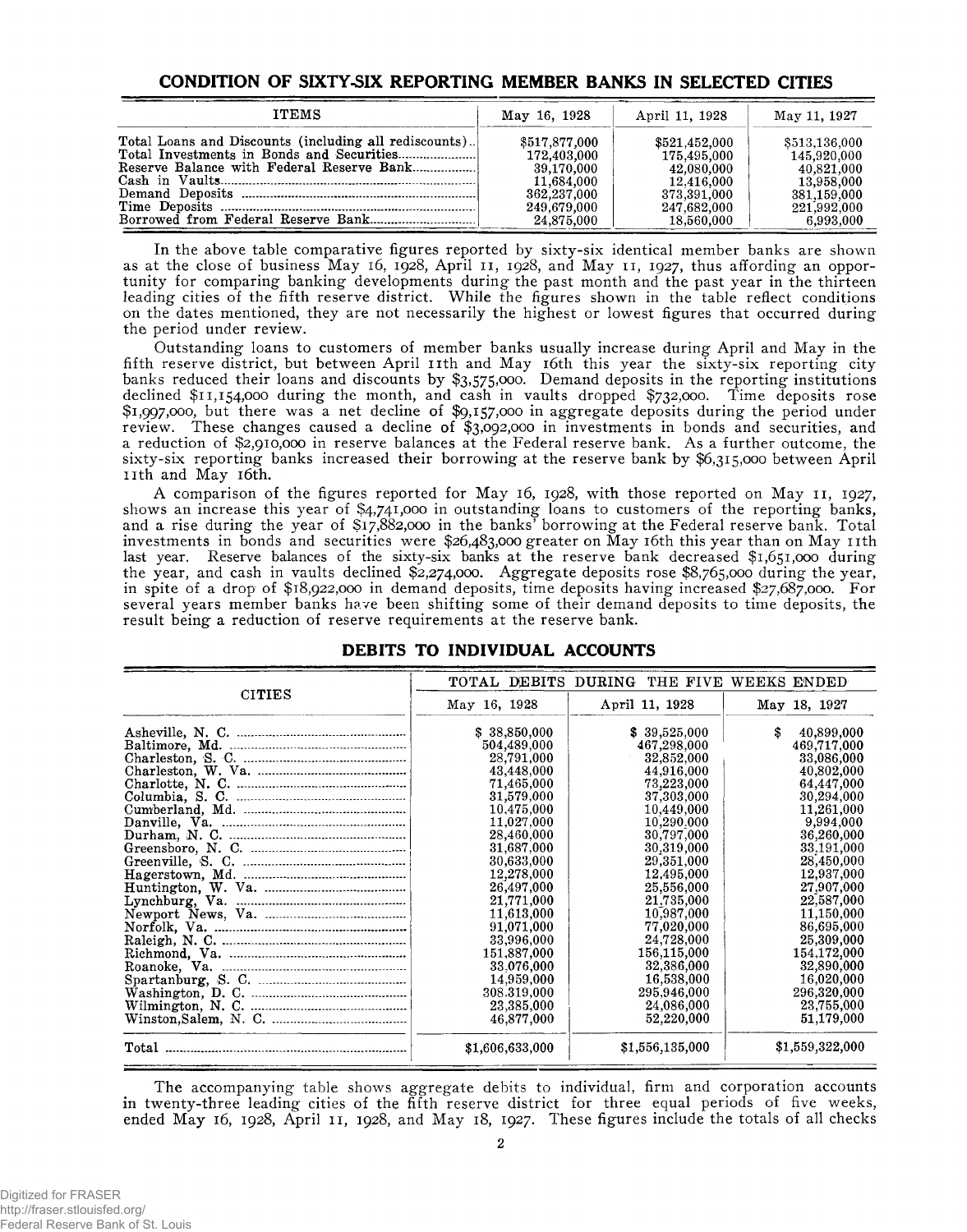paid against depositors' accounts by the clearing house banks of the reporting cities during the period under review, regardless of whether or not the checks passed through the local clearing house, were cleared through the Federal Reserve System, were cashed over the counters, or were deposited for the credit of other customers of the reporting banks.

During the five weeks ended May 16th this year, aggregate debits in the twenty-three reporting cities totaled \$1,606,633,000, an increase of 3.2 per cent over the total of \$1,556,135,000 reported for the preceding five weeks, ended April 11th. An increase during the later period is contrary to seasonal trend; income tax payments at the middle of March and quarterly settlements around April 1st usually swell debit figures sufficiently to exceed those of the following five weeks. Twelve of the twenty-three cities reported higher figures for the period ended May 16th.

Debits totaling  $$1,606,633,000$  during the 1928 period under review exceeded the total of  $$1,559,-$ 322,000 reported for the corresponding period last year by 3.0 per cent. Only eleven of the twentythree cities reported higher figures this year, compared with twelve cities reporting decreased totals, but in some cities the gains were marked. Raleigh with an increase of 34.3 per cent led all cities in percentage, gain, partly due to large State transactions this year, while both Charlotte and Danville reported gains of more than 10 per cent in this year's figures. Among the largest cities, increased figures were reported by Baltimore, Charlotte, Norfolk and Washington, but Richmond and Winston-Salem reported lower totals for the 1928 period.

**SAVINGS DEPOSITS**—At the close of business on April 30, 1928, twelve mutual savings banks in Baltimore had aggregate deposits totaling \$183,096,168, compared with \$180,663,255 on deposit at the end of March this year and \$163,243,423 at the end of April a year ago. The April 30, 1928, total was the highest on record. Sixty-six regularly reporting member banks in the fifth reserve district had time deposits amounting to \$249,679,000 on May 16th, compared with \$247,682,000 on deposit on April 11th this year and  $$221,992,000$  on May 11, 1927.

**BUSINESS FAILURES**—*Dun's Review* for May 5th, in reviewing business failures for April, says, " Making the best exhibit for a number of months, the April insolvency returns show 1,818 commercial failures in the United States, with liabilities of \$34,985,145. The report not only discloses an improvement, both in the number of defaults and amount of indebtedness, over the totals for several preceding months, but also is more favorable than the statistics for April of recent years. It is necessary to go back to last October to find fewer insolvencies than occurred last month, while the liabilities are the smallest since last September. Moreover, the number of failures is less than in any April since 1924, and the indebtedness is the lightest for the period since 1920. The numerical decrease from the 1,968 defaults of April 1927 is 7.6 per cent, while the reduction from the 2,236 insolvencies of March of the present year is 18.7 per cent. In respect of the liabilities, last month's aggregate is fully 34 per cent below the \$53,155,727 of April last year, and is more than 36 per cent under the \$54,814,145 reported for March of the current year.'

In the fifth district, April 1928 insolvencies totaled 106, with liabilities amounting to \$2,316,842, compared with 123 failures and liabilities totaling \$3,800,752 reported for April 1927. Both the number of failures and the total liabilities involved reported last month were the lowest since last October.

**LABOR**—Although employment conditions continue unsatisfactory, and a larger number of workers are idle, or are working only part time, than for several spring seasons, some improvement occurred between the middle of April and the middle of May. The opening of a large volume of construction work in the fifth district has taken many men from the ranks of the unemployed, and at present it appears likely that sufficient work will be available during the summer to take care of nearly all labor. In the neighborhood of Richmond and in several other localities in the district large industrial plants are being erected. These plants will furnish work for the building trades for some months, and afterwards will employ several thousand additional factory workers, most of whom will be recruited locally. The workers in the textile sections continue part time labor, and a seasonal decline in coal production has also reduced operating time at the mines. Farmers are now using some additional labor for planting, and tobacco factories are running full time.

**COAL**—Bituminous coal production in April this year totaled approximately 32,188,000 net tons, a decrease of 27 per cent under 43,955,000 tons mined in March 1928 and 7.2 per cent under 34,674,000 tons brought to the surface in April 1927. The April decline from the March figure was seasonal. West Virginia mines continued their leadership in production during April. Retail prices were generally reduced early in April and the usual drive by retailers for summer orders is under way. The Bureau of Mines, Department of Commerce, reported a coal reserve in the bins of industrial consumers on April 1st totaling approximately 48,300,000 tons, compared with 75,000,000 tons on April 1st last year, when heavy stocks had been built up in anticipation of the miners' strike which began on April 1, 1927. Retail stocks are about 23 per cent lower than a year ago, but all dealers have adequate stock to make prompt deliveries on all orders.

**TEXTILES**—Textile mills in the fifth reserve district continued part time operations during April. Cotton consumed in the district totaled only 226,642 bales in April, a decrease under the 246,-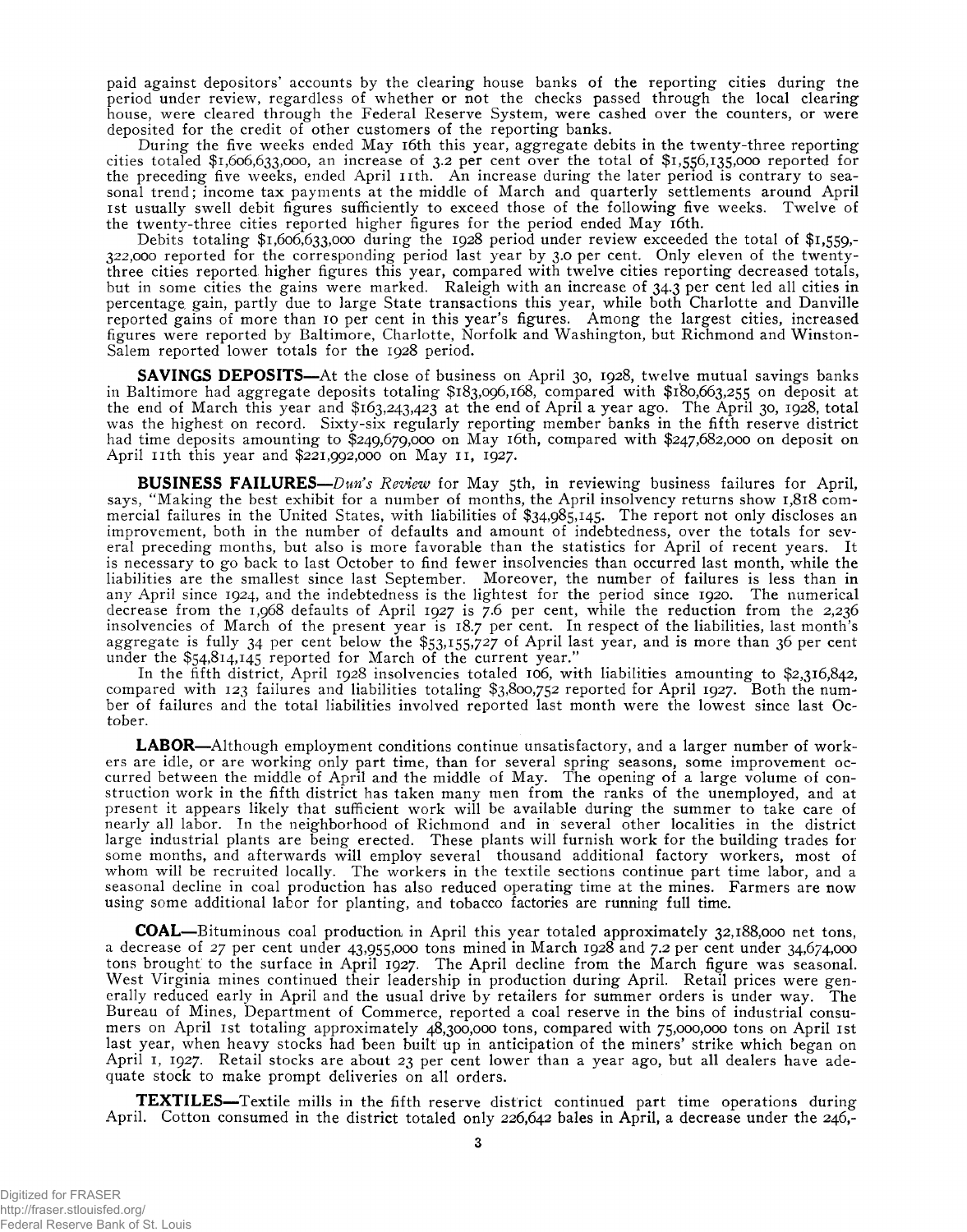618 bales used during the longer month of March and also under 259,254 bales consumed in April 1927, when orders were on hand in sufficient volume to justify full time operations. North Carolina mills used 123,421 bales of cotton in April this year, South Carolina mills used 95,156 bales, and Virginia mills used 8,065 bales. Fifth district consumption totaled 43.2 per cent of National consumption last month, compared with 42 per cent of National consumption used in the district in April a year ago.

|                                                                                                                               |                                                                                                                                                                                                                                                                                                                                                                                                                                                             |                                                                                                                                               | <b>Permits Issued</b>                                                                                                                          |                                                                                                                              |                                                                                                                                                                                    | New Construction                                                                                                                                                                                                                                           |                                                                                                                                                                                                                                                         | Alterations                                                                                                                                                                                                                                |                                                                                                                                                                                                                            | Increase or<br>Decrease                                                                                                                                                                                                                                                                 | Per Cent<br>οf                                                                                                                                                                                                                                                                                       |                                                                                                                                                       |
|-------------------------------------------------------------------------------------------------------------------------------|-------------------------------------------------------------------------------------------------------------------------------------------------------------------------------------------------------------------------------------------------------------------------------------------------------------------------------------------------------------------------------------------------------------------------------------------------------------|-----------------------------------------------------------------------------------------------------------------------------------------------|------------------------------------------------------------------------------------------------------------------------------------------------|------------------------------------------------------------------------------------------------------------------------------|------------------------------------------------------------------------------------------------------------------------------------------------------------------------------------|------------------------------------------------------------------------------------------------------------------------------------------------------------------------------------------------------------------------------------------------------------|---------------------------------------------------------------------------------------------------------------------------------------------------------------------------------------------------------------------------------------------------------|--------------------------------------------------------------------------------------------------------------------------------------------------------------------------------------------------------------------------------------------|----------------------------------------------------------------------------------------------------------------------------------------------------------------------------------------------------------------------------|-----------------------------------------------------------------------------------------------------------------------------------------------------------------------------------------------------------------------------------------------------------------------------------------|------------------------------------------------------------------------------------------------------------------------------------------------------------------------------------------------------------------------------------------------------------------------------------------------------|-------------------------------------------------------------------------------------------------------------------------------------------------------|
|                                                                                                                               | <b>CITIES</b>                                                                                                                                                                                                                                                                                                                                                                                                                                               |                                                                                                                                               | New                                                                                                                                            | Repairs                                                                                                                      |                                                                                                                                                                                    |                                                                                                                                                                                                                                                            |                                                                                                                                                                                                                                                         |                                                                                                                                                                                                                                            |                                                                                                                                                                                                                            | of                                                                                                                                                                                                                                                                                      | Increase                                                                                                                                                                                                                                                                                             | غ<br>گ                                                                                                                                                |
| $\mathring{\mathbf{z}}$                                                                                                       |                                                                                                                                                                                                                                                                                                                                                                                                                                                             | 1928                                                                                                                                          | 1927                                                                                                                                           | 1928                                                                                                                         | 1927                                                                                                                                                                               | 1928                                                                                                                                                                                                                                                       | 1927                                                                                                                                                                                                                                                    | 1928                                                                                                                                                                                                                                       | 1927                                                                                                                                                                                                                       | Total<br>Valuation                                                                                                                                                                                                                                                                      | or<br>Decrease                                                                                                                                                                                                                                                                                       |                                                                                                                                                       |
| 1<br>2<br>3<br>4<br>5<br>6<br>7<br>8<br>9<br>10<br>11<br>12<br>13<br>14<br>15<br>16<br>17<br>18<br>19<br>20<br>21<br>22<br>23 | Baltimore, Md<br>Cumberland, Md<br>Frederick, Md<br>Hagerstown, Md<br>Danville Va<br>Lynchburg, Va<br>Norfolk, Va.<br>Petersburg, Va.<br>Portsmouth, Va<br>Richmond, Va.<br>Roanoke, Va.<br>Bluefield, W. Va<br>Charleston, W. Va.<br>Clarksburg, W. Va<br>Huntington, W.Va.<br>Parkersburg, W.Va<br>Asheville, N. C.<br>Charlotte, N. C.<br>Durham, N. C.<br>Greensboro, N.C.<br>High Point, N.C<br>Raleigh, N. C<br>Salisbury, N. C.<br>Wilmington, N. C. | 578<br>26<br>4<br>16<br>18<br>34<br>86<br>3<br>$*25$<br>100<br>64<br>7<br>53<br>37<br>33<br>21<br>32<br>79<br>48<br>65<br>36<br>31<br>9<br>12 | 499<br>44<br>8 <sup>1</sup><br>33<br>21<br>23<br>84<br>144<br>91<br>12<br>41<br>40<br>68<br>25<br>25<br>64<br>60<br>72<br>77<br>55<br>18<br>10 | 1,218<br>9<br>18<br>6<br>29<br>77<br>*21<br>68<br>41<br>2<br>16<br>24<br>3<br>12<br>52<br>37<br>9<br>51<br>8<br>14<br>5<br>8 | 1,248<br>11<br>$\mathbf{2}$<br>13<br>16<br>29<br>102<br>8<br>$- - - - -$<br>87<br>37<br>7<br>16<br>14<br>1<br>8<br><b>120</b><br>24<br>15<br>37<br>13 <sup>5</sup><br>10<br>2<br>9 | \$1,585,800<br>95,700<br>7.075<br>4,825<br>32,185<br>70,566<br>621,280<br>11,700<br>$*66.630$<br>952,194<br>299.731<br>6,970<br>84,493<br>61,380<br>79,425<br>61,650<br>360,583<br>578,500<br>223,485<br>318,970<br>150,350<br>157.515<br>20,350<br>53,200 | \$3,008,040<br>134.257<br>15,110<br>149,155<br>47,045<br>302,014<br>268,730<br>1,500<br>1,483,017<br>257,780<br>31,165<br>95,655<br>38,753<br>91,687<br>55,650<br>301,916<br>506,000<br>278,243<br>420,421<br>271,535<br>1,092,200<br>114,980<br>92,700 | $546,950$ \$<br>S<br>23,329<br>200<br>30,600<br>2,020<br>11,082<br>96,615<br>5,755<br>*10.281<br>96,829<br>10,136<br>600<br>39,650<br>7,985<br>2,800<br>9,100<br>29,102<br>28,802<br>11,275<br>115,368<br>7.375<br>6,718<br>1,365<br>6.700 | 705,960<br>8,716<br>1,800<br>37,475<br>15,150<br>11,165<br>59,505<br>6,650<br>181,068<br>15,197<br>12,225<br>69,062<br>7,075<br>1.500<br>9,150<br>53.677<br>28,850<br>11,390<br>15,791<br>5,585<br>3,375<br>1,600<br>9,000 | $$-1,581,250$ $- 42.6\%$<br>23,944<br>9,635<br>151,205<br>$\overline{\phantom{m}}$<br>27,990<br>231,531<br>389,660<br>9,305<br>36,890<br>35,820<br>40,574<br>$\overline{\phantom{0}}$<br>23,537<br>10.962<br>5,950<br>34,092<br>72,452<br>54,873<br>1,874<br>$119,395$ –<br>-<br>—<br>— | 16.7<br>$\hspace{0.1mm}-\hspace{0.1mm}$<br>$-57.0$<br>$-81.0$<br>$-45.0$<br>$-73.9$<br>118.7<br>114.2<br>$615,062$ – 37.0<br>13.5<br>82.6<br>24.6<br>$\overline{\phantom{m}}$<br>51.4<br>11.8<br>9.2<br>9.6<br>13.5<br>18.9<br>0.4<br>43.1<br>$931.342 - 85.0$<br>$94.865 - 81.4$<br>$41,800 - 41.1$ | 1<br>$\boldsymbol{2}$<br>3<br>4<br>5<br>6<br>7<br>8<br>9<br>10<br> 11<br>12<br>13<br>14<br>15<br>16<br>17¦<br>18<br> 19<br>20<br>21<br>22<br>23<br>24 |
| 24<br>25<br>26<br>27<br>28<br>29<br>30                                                                                        | Winston-Salem, N. C.<br>Charleston, S. C<br>Columbia, S. C.<br>Greenville, S. C<br>Spartanburg, S. C.<br>Washington, D.C.                                                                                                                                                                                                                                                                                                                                   | $101^{\circ}$<br>19<br>33 <sup>1</sup><br>17<br>25<br>171                                                                                     | 101<br>14<br>25 <sub>1</sub><br>13<br>43<br>313                                                                                                | 69<br>27<br>60<br>40<br>18<br>420                                                                                            | 40<br>29<br>32<br>30<br>14<br>562                                                                                                                                                  | 534.295<br>16.933<br>127.900<br>59,200<br>60.275<br>2,858,950                                                                                                                                                                                              | 448,272<br>28,592<br>189,700<br>51,100<br>254.461<br>4,157,180                                                                                                                                                                                          | 59,029<br>7,910<br>21,450<br>27,905<br>12,040<br>176,920                                                                                                                                                                                   | 108,312<br>14,350<br>13,265<br>56,100<br>2,515<br>278,490                                                                                                                                                                  | 36,740<br>—<br>53,615<br>--<br>$20,095$ –<br>184,661<br>$-1,399,800$                                                                                                                                                                                                                    | 6.6<br>$18,099 - 42.1$<br>26.4<br>$\overline{\phantom{m}}$<br>18.7<br>71.9<br>$-31.6$                                                                                                                                                                                                                | 25<br>126<br>27<br>28<br>29<br>30                                                                                                                     |
|                                                                                                                               | Totals   1,758                                                                                                                                                                                                                                                                                                                                                                                                                                              |                                                                                                                                               | 2,024                                                                                                                                          | 2.349                                                                                                                        |                                                                                                                                                                                    |                                                                                                                                                                                                                                                            | $2,536$ \$ 9,495,480   \$14,186,858                                                                                                                                                                                                                     | \$1,395,610                                                                                                                                                                                                                                |                                                                                                                                                                                                                            | $$1,743,998$ is $-5,039,766$ $-31.6\%$                                                                                                                                                                                                                                                  |                                                                                                                                                                                                                                                                                                      |                                                                                                                                                       |

BUILDING OPERATIONS FOR THE MONTHS OF APRIL 1928 AND 1927.

— Denotes decrease. \* Portsmouth figures not included in totals.

NOTE—The figures in the above table reflect the amount of work provided for in the corporation limits of the several cities, but take no account of suburban developments.

The increase in building operations in the cities of the fifth district, which began with the New Year, was checked last month. Building inspectors in twenty-nine leading fifth district cities issued only 1,758 permits for new construction in April, compared witl 1,985 permits issued in March and 2,024 in April last year. In estimated valuation, new work provided for in April totaled \$9,495,480, compared with \$14,342,937 in March 1928 and \$14,186,858 in April 1927. Alteration and repair permits issued in April totaled 2,349, with estimated valuation of \$1,395,610, compared with 2,536 permits and \$1,- 743,998 valuation for the same class of work in April a year ago. Total valuation for all classes of permits in April amounted toj \$10,891,090, compared with \$15,930,856 in April 1927, a decline this year of \$5,039,766, or 31.6 per cent. Higher valuation figures for the 1928 month were shown by only eight of the twenty-nine reporting cities. In spite of the marked decline in the April figures under those of April 1927, however, the total amount of construction work provided for in the reporting cities during the first four months of 1928 exceeds the work for which permits were issued in the first third of 1927. In addition, in certain localities in the fifth district there is much industrial work under way, which is not within city limits and therefore does not show in the building permit statistics. Contracts awarded in April for construction work in the fifth reserve district totaled \$66,590,- 828, compared with \$31,192,000 awarded in April 1927, according to figures collected by the F. W. Dodge Corporation. Of the awards in April this year, \$16,031,698 went into residential work, the balance of more than \$50,000,000 representing industrial, commercial or public utility construction.

**COTTON**—Unfavorable weather for planting and indications of a relatively heavy weevil infestation this year tended to raise cotton prices during the past month. From an average of 19.62 cents per pound paid growers in the Carolinas for middling upland cotton during the week ended April 14th the average price rose to 20.82 cents per pound during the week ended May 12th, the latest period for which official figures are available. This figure is the highest for any week since last September, and is more than 6 cents per pound above the May 1927 price.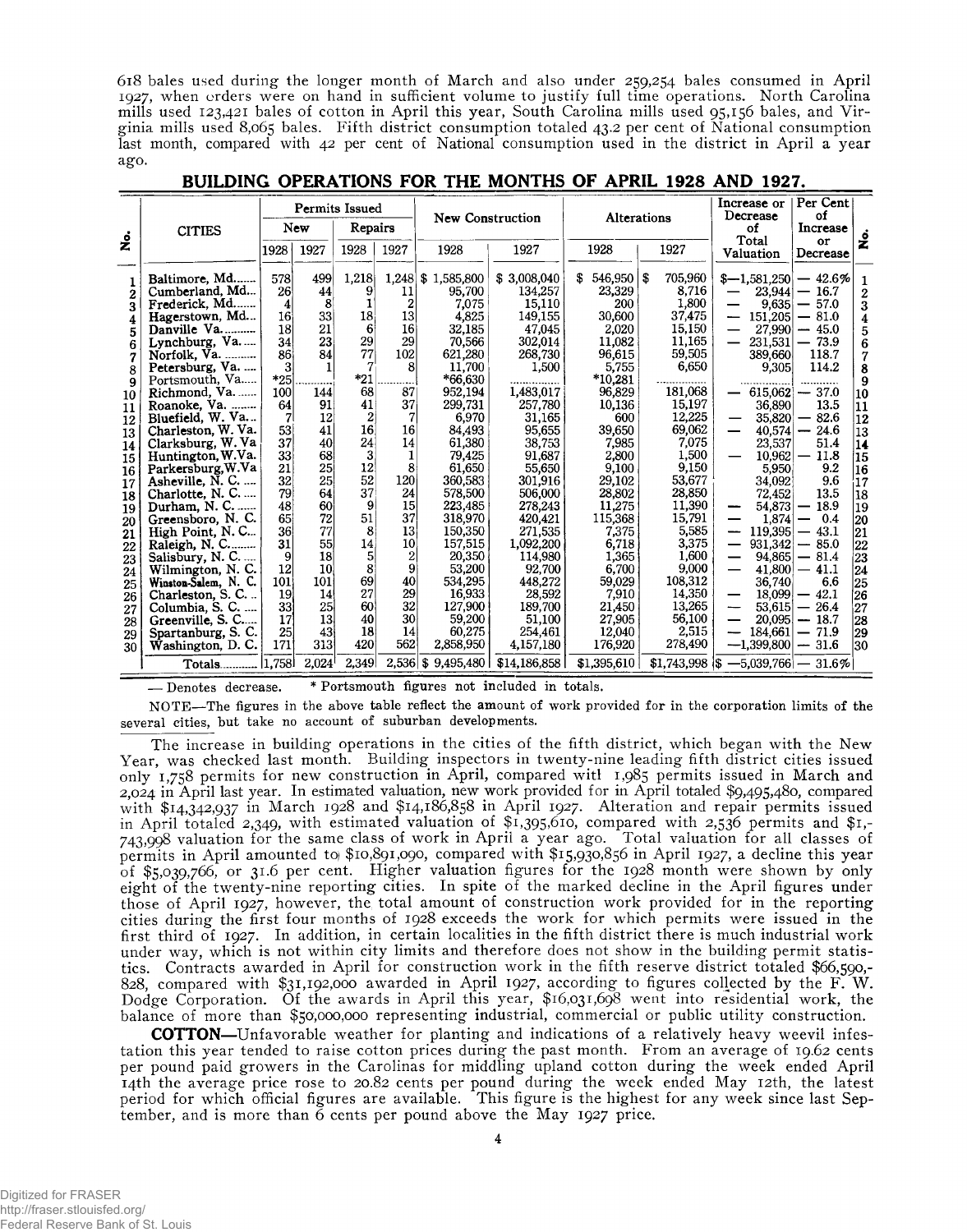Cotton consumed in American mills during April 1928 totaled 525,158 bales, compared with 581,- 318 bales consumed in March this year and 618,279 bales used in April 1927. Total consumption for the nine months of the season to date—August 1, 1927, to April 30, 1928—amounted to  $5,305,671$ bales, compared with 5,330,031 bales consumed during the corresponding period ended April 30, 1927. According to the Bureau of the Census report of May 14th, consuming establishments held 1,507,992 bales of cotton in their warehouses on April 30th, compared with 1,891,137 bales so held on the corresponding date a year earlier. Public warehouses and compresses held 2,921,306 bales in storage on April 30th, compared with 3,669,737 bales a year ago. Exports totaled 485,219 bales in April this year, compared with 855,449 bales shipped abroad during the same month of 1927, and total exports for the nine months ended April 30th amounted to 6,330,598 bales against 9,684,505 bales exported during the nine months ended April 30, 1927. Imports last month totaled 18,196 bales, compared with 38,058 bales brought in during April last year. The cotton growing states consumed 396,566 bales in April this year, or 75.5 per cent of National consumption, compared with 447,127 bales, or 72.3 per cent of National consumption, used in the cotton growing states during April 1927.

The cotton crop is starting off poorly this season, cold and wet weather having delayed planting in some sections of the cotton growing territory and retarded growth in other sections. Cotton is a hot weather plant, needing much sunshine and thriving especially during hot nights, but this season has been unusually cool. According to Department of Agriculture records, a comparatively large number of weevils survived the winter, a condition made more serious by the lateness of the crop. However, no plant can make a quicker recovery from an unfavorable start than cotton, and if the weather is favorable during the growing season the time lost during Spring may be completely made up. It is too early to form any opinion as to probable yield this year.

**TOBACCO**—Virginia tobacco markets have closed for this season. Total sales of leaf tobacco for the 1927-1928 season in the state amounted to 143,016,431 pounds, according to reports to the Commissioner of Agriculture. The sales for 1926-1927 season amounted to 145,389,806 pounds. The amount of tobacco actually sold was 10 per cent greater than the estimate made by the Department of Agriculture last fall, but the difference was due to about 15,000,000 pounds of North Carolina grown tobacco being sold on Virginia markets. The Virginia production for 1927, therefore, was approximately 128,000,000 pounds, compared with the December estimate of 129,000,000 pounds and a production in 1926 of 137,032,000 pounds. Prices for all types except Flue-Cured were higher than for the previous season, the 1927 average of \$18.13 per hundred comparing with \$17.92 per hundred paid for the 1927 crop. Burley tobacco showed the greatest increase in price, averaging \$23.86 per hundred in comparison with \$15.05 average for the preceding season. The amount of Flue-Cured tobacco sold was 108,033,535 pounds, which was 75.5 per cent of the total sales of all types. Fire-Cured sales amounted to 26,472,157 pounds, or 18.5 per cent of the total sales. Approximately 4 per cent of the total sales was Sun-Cured tobacco, and Burley, which is grown in Southwest Virginia, made up about 2 per cent of all sales. The quality of tobacco last year was very good, especially for Burley and Sun-Cured. Warehousemen estimated that all sales graded 27 per cent good, 34 per cent medium, and 39 per cent common, while for the previous season the grade estimates were 23 per cent good, 36 per cent medium and 41 per cent common. Danville led all Virginia markets in season sales with 49,591,099 pounds, South Boston ranking second with 25,496,275 pounds, both markets handling Flue-Cured tobacco. Lynchburg with sales totaling 8,308,001 pounds led the Fire-Cured markets. Richmond sold 5,459,241 pounds of Sun-Cured and Abingdon sold 3,051,498 pounds of Burley, these cities handling all of the two types mentioned.

**AGRICULTURAL NOTES—**Nearly all crops are late this season, due to continued cold weather and much rain. Winter grains are backward in all the states of the fifth district, and winter freezes caused heavy abandonment of acreage. Pastures are also poor, and in some sections of the district cattle were still on winter feed on the first of May. Fruit prospects, however, are better than they were last year, the continued cold weather proving favorable by preventing premature development of buds. The damage to peaches done by April freezes was serious, but apple prospects are much better than a year ago. Truck shipments are late this year, but yields promise to be good in most crops. In South Carolina, April rainfall was the heaviest in 42 years, and as a result cotton and corn stands are irregular from poor germination and dying from cold, and much replanting has been necessary. The poor beginning does not necessarily mean that this season's yields will be poor, however, most crops having the power to overcome a very late start if favorable weather occurs during the growing season.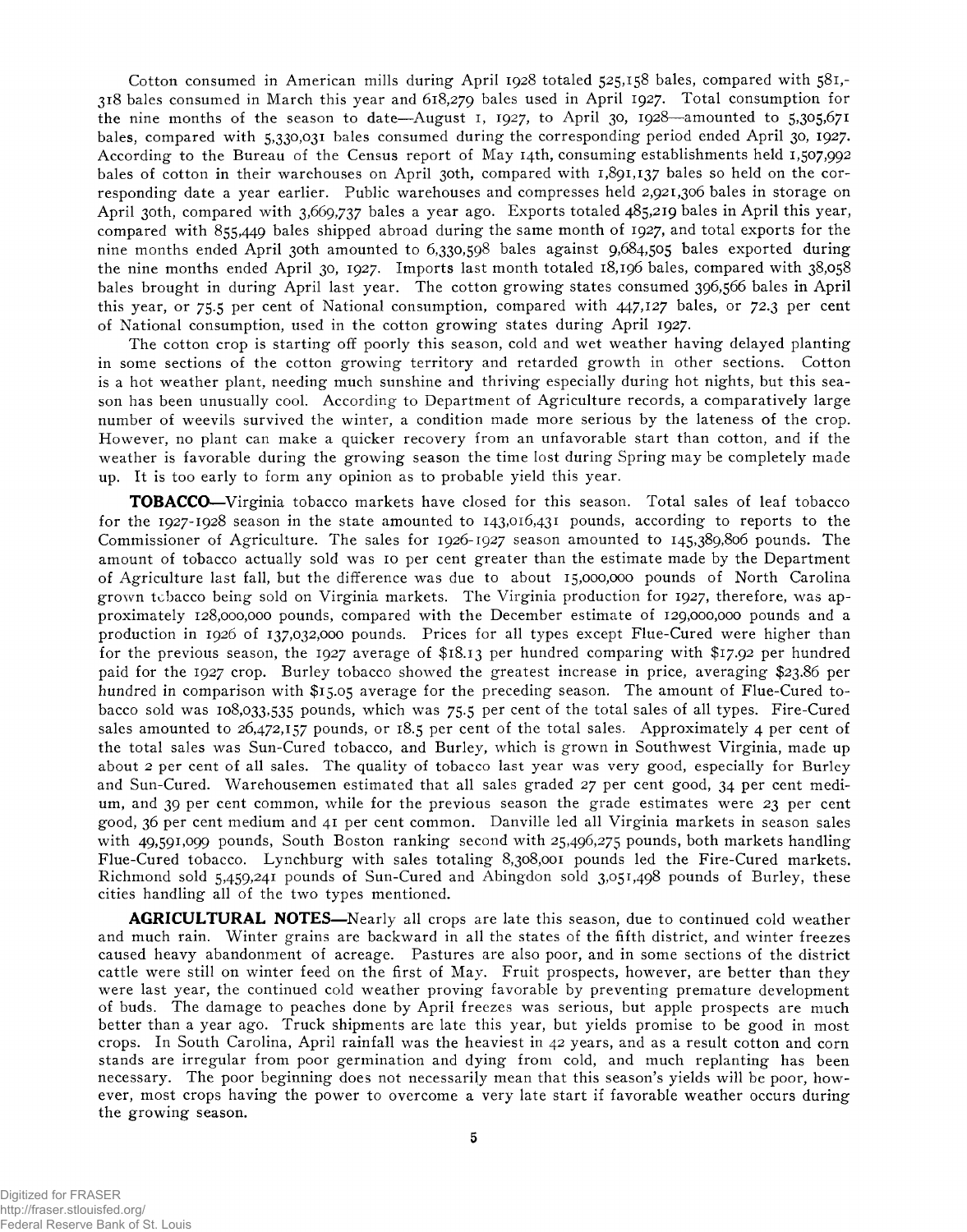| <i>Baltimore</i><br>$-12.0$ | Percentage increase in April 1928 sales, over sales in April 1927:<br>Richard<br>$-1.7$      | Washington<br>$-8.7$ | Other Cities<br>$-13.3$                                                                                                 | District<br>$-9.9$ |
|-----------------------------|----------------------------------------------------------------------------------------------|----------------------|-------------------------------------------------------------------------------------------------------------------------|--------------------|
|                             |                                                                                              |                      |                                                                                                                         |                    |
| $-2.3$                      | 1.7                                                                                          | 1.0                  | Percentage increase in total sales since January 1st, over sales during the first four months in 1927:<br>$-6.3$        | $-~1.1$            |
| $-7.6$                      | 21.3                                                                                         | 7.5                  | Percentage increase in April 1928 sales over average April sales during the three years 1923-1925, inclusive:<br>$-8.9$ | .04                |
| $-6.1$                      | Percentage increase in stock on hand April 30, 1928, over stock on April 30, 1927:<br>$-2.5$ | 1.6                  | $-3.3$                                                                                                                  | $-2.6$             |
| .з                          | Percentage increase in stock on hand April 30, 1928, over stock on March 31, 1928:<br>.9     |                      | 2.0                                                                                                                     | .5                 |
| 25.5                        | Percentage of sales in April 1928 to average stock carried during that month:<br>29.9        | 26.0                 | 18.8                                                                                                                    | 25.2               |
| 98.8                        | 111.3                                                                                        | 104.1                | Percentage of total sales since January 1st to average stock carried during each of the four months:<br>73.9            | 98.6               |
| 24.0                        | Percentage of collections in April to total accounts receivable on April 1, 1928:<br>30.6    | 30.0                 | 30.0                                                                                                                    | 27.1               |

## **FIGURES ON RETAIL TRADE As Indicated By Reports from Thirty Representative Department Stores for the Month of April 1928**

— Denotes decreased percentage.

Retail trade during April in the Fifth Federal reserve district, as reflected in department store sales, fell below, the trade of April 1927, chiefly because Easter was so early this year that most of the seasonal buying occurred in March, while in 1927 this trade came in April. April 1927 also contained one more business day than April 1928. Last month thirty leading department stores sold 9.9 per cent less, measured in dollars, than in April 1927, but averaged slightly larger sales than average April sales during the three years 1923-1925, inclusive. The smaller volume of business done in April was more than sufficient to offset higher sales in earlier months this year, and total sales from January 1st through April 30th averaged 1.1 per cent less than sales during the first four months of 1927.

Stocks of merchandise on the shelves of the reporting stores were 2.6 per cent lower in selling value at the end of April 1928 than a year earlier, but were five-tenths of 1 per cent larger than a month earlier. Last month's increase in stock on hand was an unseasonal development.

The percentage of sales to average stocks carried during April was 25.2 per cent for the district as a whole, and the percentage of total sales during the first four months of this year to average stocks carried during each of the four elapsed months was 98.6 per cent, indicating that business since January 1st was at an annual turnover rate of 2.958 times. During the first four monthe of 1927 the turnover rate was 2.997 times.

Collections by the thirty reporting stores during April totaled 27.1 per cent of outstanding receivables as of April 1st, a lower average than 27.5 per cent reported for March this year but higher than 26.6 per cent collected in April 1927. Baltimore, Richmond and Washington reported higher percentages in April than in April a year ago, but the Other Cities reported a decline. Richmond and Washington showed some improvement last month over March 1928 collections.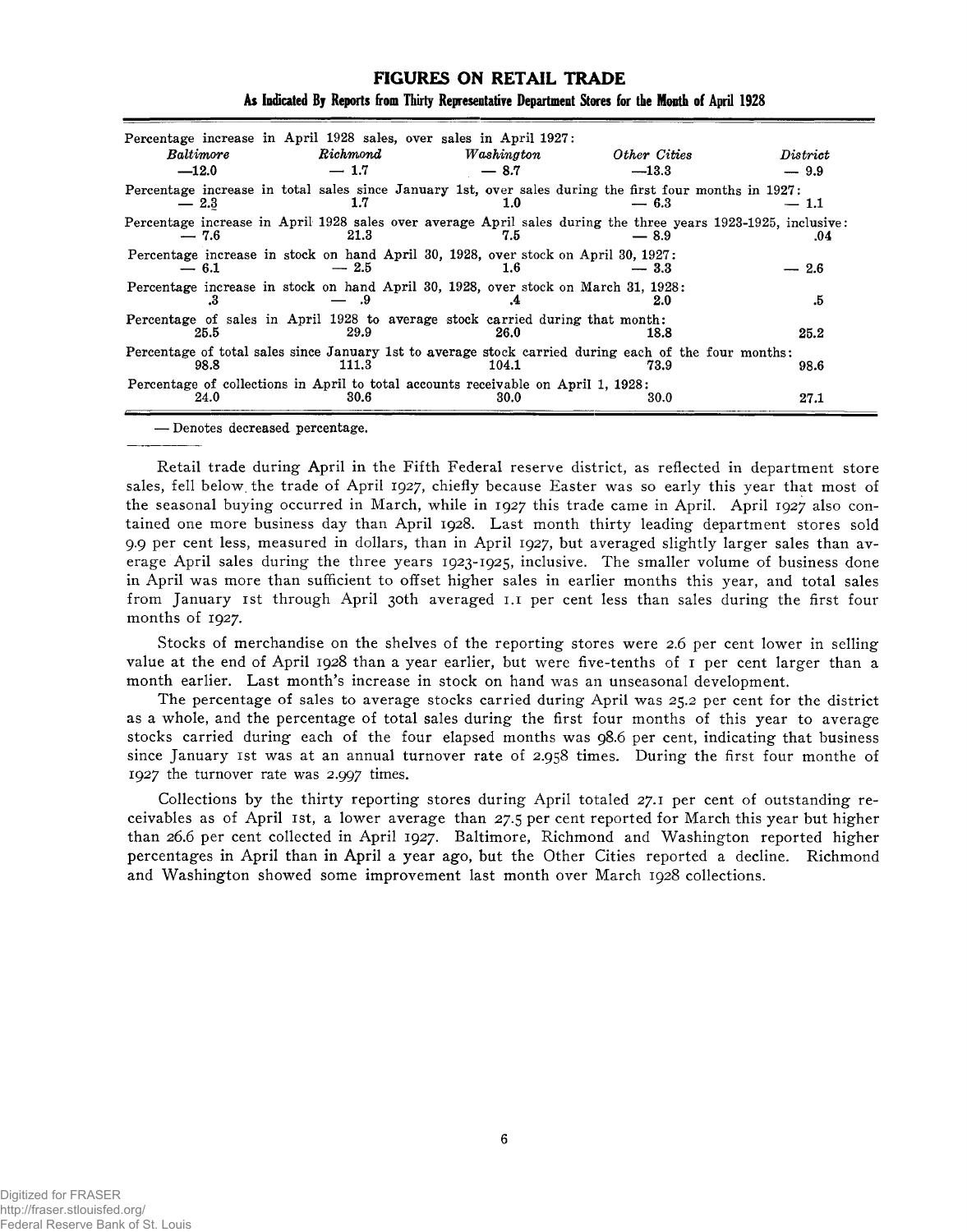#### **WHOLESALE TRADE, APRIL 1928**

| 32 Groceries<br>1.2 | Percentage increase in April 1928 sales, compared with sales in April 1927:<br>11 Dry Goods 5 Shoes<br>$-18.3$                   | $-5.2$  | 16 Hardware<br>$-17.0$                                                                                                                   | 5 Furniture<br>$-28.9$ | 13 Drugs<br>$-8.2$ |
|---------------------|----------------------------------------------------------------------------------------------------------------------------------|---------|------------------------------------------------------------------------------------------------------------------------------------------|------------------------|--------------------|
| $-4.1$              | Percentage increase in April 1928 sales, compared with sales in March 1928:<br>$-22.9$                                           | $-21.7$ | $-13.6$                                                                                                                                  | $-22.6$                | $-12.9$            |
| $\cdot$ 4           | $-14.3$ $-2.8$ $-9.2$                                                                                                            |         | Percentage increase in total sales since Jan. 1, 1928, compared with sales during the first four months in 1927:                         | $-16.9$                | $-3.3$             |
|                     |                                                                                                                                  |         | Percentage increase in stock on April 30, 1928, compared with stock on April 30, 1927:<br>$2.6(11^*)$ $15.3(4^*)$ $-34.1(4^*)$ $-6(8^*)$ |                        |                    |
|                     | $-1.7(11^*)$ $-3.9(4^*)$ $1.0(4^*)$                                                                                              |         | Percentage increase in stock on April 30, 1928, compared with stock on March 31, 1928:<br>$.6(8*)$                                       |                        |                    |
|                     | Percentage of collections in April to accounts receivable on April 1, 1928:<br>$61.9(19^*)$ $34.5(8^*)$ $32.6(5^*)$ $34.6(12^*)$ |         |                                                                                                                                          | $19.3(3^*)$            | $61.1(9*)$         |
|                     |                                                                                                                                  |         |                                                                                                                                          |                        |                    |

— Denotes decreased percentage. \* Number of reporting firms.

Eighty-two wholesale and jobbing houses, representing six leading lines, sent confidential reports on their April business to the Federal Reserve Bank of Richmond. The figures show that sales in all lines were seasonally less in April than in March of this year, and in all lines except groceries total sales since January ist through April were less than sales during the corresponding four months last year. In comparison with April 1927 sales, those of April 1928 show an increase in groceries, but in all other lines sales last month were lower than a year earlier.

Stocks of merchandise carried by the reporting firms increased during April in shoes and hardware, but declined in groceries and dry goods. At the end of April this year, the reporting grocery and dry goods firms had larger stocks than on April 30, 1927, but the stocks of the reporting shoe and hardware firms were less than a year ago.

Collections showed some improvement during April over March in all lines except furniture. Dry goods and drug collections in April 1928 were better than in April 1927, but grocery, shoe, hardware and furniture collections last month were below those of the corresponding month a year earlier. The percentage of collections to receivables outstanding at the beginning of the month reported by the furniture firms dropped in April 1928 to 19.3 per cent from 29.8 per cent in April 1927 and 54.8 in April 1926.

(Compiled May 21, 1928)